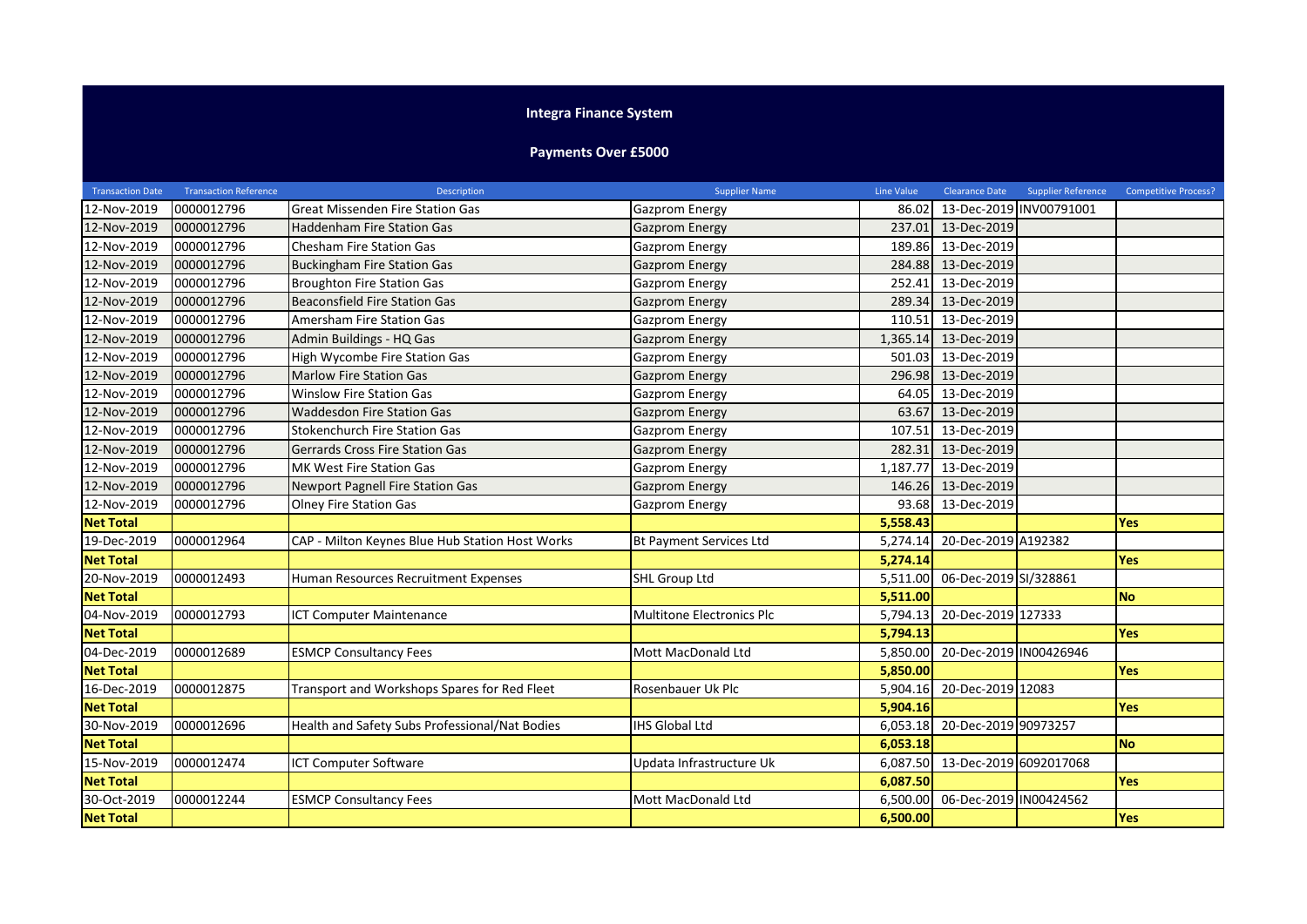| 04-Jul-2019      | 0000012594 | Human Resources Consultancy Fees                    | Korn Ferry                         |           | 4,800.00 06-Dec-2019 1195041232  |                         |               |
|------------------|------------|-----------------------------------------------------|------------------------------------|-----------|----------------------------------|-------------------------|---------------|
| 04-Jul-2019      | 0000012594 | Human Resources Consultancy Fees                    | Korn Ferry                         | 1,260.00  | 06-Dec-2019                      |                         |               |
| 04-Jul-2019      | 0000012594 | Human Resources Consultancy Fees                    | Korn Ferry                         |           | 1,300.00 06-Dec-2019             |                         |               |
| <b>Net Total</b> |            |                                                     |                                    | 7,360.00  |                                  |                         | Yes           |
| 18-Nov-2019      | 0000012471 | CAP - ICT Hardware Purchase                         | <b>XMA Ltd</b>                     | 7,771.10  | 06-Dec-2019 KV24115              |                         |               |
| <b>Net Total</b> |            |                                                     |                                    | 7,771.10  |                                  |                         | <b>Yes</b>    |
| 30-Nov-2019      | 0000012717 | CAP - Milton Keynes Blue Hub Station Host Works     | Amberon Ltd                        | 948.00    | 20-Dec-2019 BL269953             |                         |               |
| 30-Nov-2019      | 0000012717 | CAP - Milton Keynes Blue Hub Station Host Works     | Amberon Ltd                        | 4,740.00  | 20-Dec-2019                      |                         |               |
| 30-Nov-2019      | 0000012717 | CAP - Milton Keynes Blue Hub Station Host Works     | Amberon Ltd                        | 1,100.00  | 20-Dec-2019                      |                         |               |
| 30-Nov-2019      | 0000012717 | CAP - Milton Keynes Blue Hub Station Host Works     | Amberon Ltd                        | 597.71    | 20-Dec-2019                      |                         |               |
| 30-Nov-2019      | 0000012717 | CAP - Milton Keynes Blue Hub Station Host Works     | Amberon Ltd                        | 3,950.00  | 20-Dec-2019                      |                         |               |
| <b>Net Total</b> |            |                                                     |                                    | 11,335.71 |                                  |                         | <b>Exempt</b> |
| 29-Oct-2019      | 0000012652 | Equipment Management PPE Managed Service            | Bristol Uniform Limited (Care A/C) |           | 17,224.00 13-Dec-2019 558694     |                         |               |
| <b>Net Total</b> |            |                                                     |                                    | 17,224.00 |                                  |                         | <b>Yes</b>    |
| 27-Nov-2019      | 0000012657 | Equipment Management PPE Managed Service            | Bristol Uniform Limited (Care A/C) |           | 17,224.00 13-Dec-2019 568195     |                         |               |
| <b>Net Total</b> |            |                                                     |                                    | 17,224.00 |                                  |                         | <b>Yes</b>    |
| 03-Dec-2019      | 0000012644 | Payroll Control Account Payroll Control Account     | <b>BCC Pension Fund</b>            | 19,664.61 |                                  | 06-Dec-2019 LGPSEENOV19 |               |
| <b>Net Total</b> |            |                                                     |                                    | 19,664.61 |                                  |                         | <b>Exempt</b> |
| 01-Dec-2019      | 0000012642 | Admin Buildings - Unit 7 Rents and Hire of Premises | <b>WE BLACK LTD</b>                | 20,000.00 | 06-Dec-2019 4412                 |                         |               |
| <b>Net Total</b> |            |                                                     |                                    | 20,000.00 |                                  |                         | <b>Exempt</b> |
| 15-Nov-2019      | 0000012472 | ICT Wide area network                               | Updata Infrastructure Uk           | 21,215.22 | 13-Dec-2019 6092017067           |                         |               |
| <b>Net Total</b> |            |                                                     |                                    | 21,215.22 |                                  |                         | <b>Yes</b>    |
| 20-Dec-2019      | 0000012833 | CAP - Operational Equipment Equipment Purchase      | Mullion Survival Technology Ltd    | 4,327.20  | 20-Dec-2019 9230024954           |                         |               |
| 20-Dec-2019      | 0000012833 | CAP - Operational Equipment Equipment Purchase      | Mullion Survival Technology Ltd    | 12,981.60 | 20-Dec-2019                      |                         |               |
| 20-Dec-2019      | 0000012833 | CAP - Operational Equipment Equipment Purchase      | Mullion Survival Technology Ltd    | 4,327.20  | 20-Dec-2019                      |                         |               |
| <b>Net Total</b> |            |                                                     |                                    | 21,636.00 |                                  |                         | <b>Yes</b>    |
| 04-Dec-2019      | 0000012695 | <b>ICT Computer Software</b>                        | Airbus Defence And Space           |           | 25,000.00 13-Dec-2019 IN033520   |                         |               |
| <b>Net Total</b> |            |                                                     |                                    | 25,000.00 |                                  |                         | <b>Yes</b>    |
| 12-Nov-2019      | 0000012614 | <b>ICT Firelink</b>                                 | Home Office                        | 30,391.69 | 06-Dec-2019 2536283              |                         |               |
| <b>Net Total</b> |            |                                                     |                                    | 30,391.69 |                                  |                         | N/A           |
| 04-Dec-2019      | 0000012922 | <b>ICT Firelink</b>                                 | Home Office                        |           | 30,391.69 20-Dec-2019 2539189    |                         |               |
| <b>Net Total</b> |            |                                                     |                                    | 30,391.69 |                                  |                         | N/A           |
| 16-Dec-2019      | 0000012879 | Thames Valley Fire Control Agency Services          | Oxfordshire County Council         | 50,000.00 | 20-Dec-2019 3920367403           |                         |               |
| <b>Net Total</b> |            |                                                     |                                    | 50,000.00 |                                  |                         | N/A           |
| 10-Dec-2019      | 0000012839 | Apprentices Employment Agency Payments              | <b>Encompass Select Limited</b>    | 31,200.00 | 20-Dec-2019 1092                 |                         |               |
| 10-Dec-2019      | 0000012839 | Apprentices Employment Agency Payments              | <b>Encompass Select Limited</b>    | 1,873.54  | 20-Dec-2019                      |                         |               |
| 10-Dec-2019      | 0000012839 | Apprentices Employment Agency Payments              | <b>Encompass Select Limited</b>    | 5,554.65  | 20-Dec-2019                      |                         |               |
| 10-Dec-2019      | 0000012839 | Apprentices Employment Agency Payments              | <b>Encompass Select Limited</b>    | 29,106.28 | 20-Dec-2019                      |                         |               |
| <b>Net Total</b> |            |                                                     |                                    | 67,734.47 |                                  |                         | <b>Yes</b>    |
| 09-Dec-2019      | 0000012866 | Asset Control Account Asset Control Account         | Kingerlee                          |           | 451,599.99 31-Dec-2019 CSI001591 |                         |               |